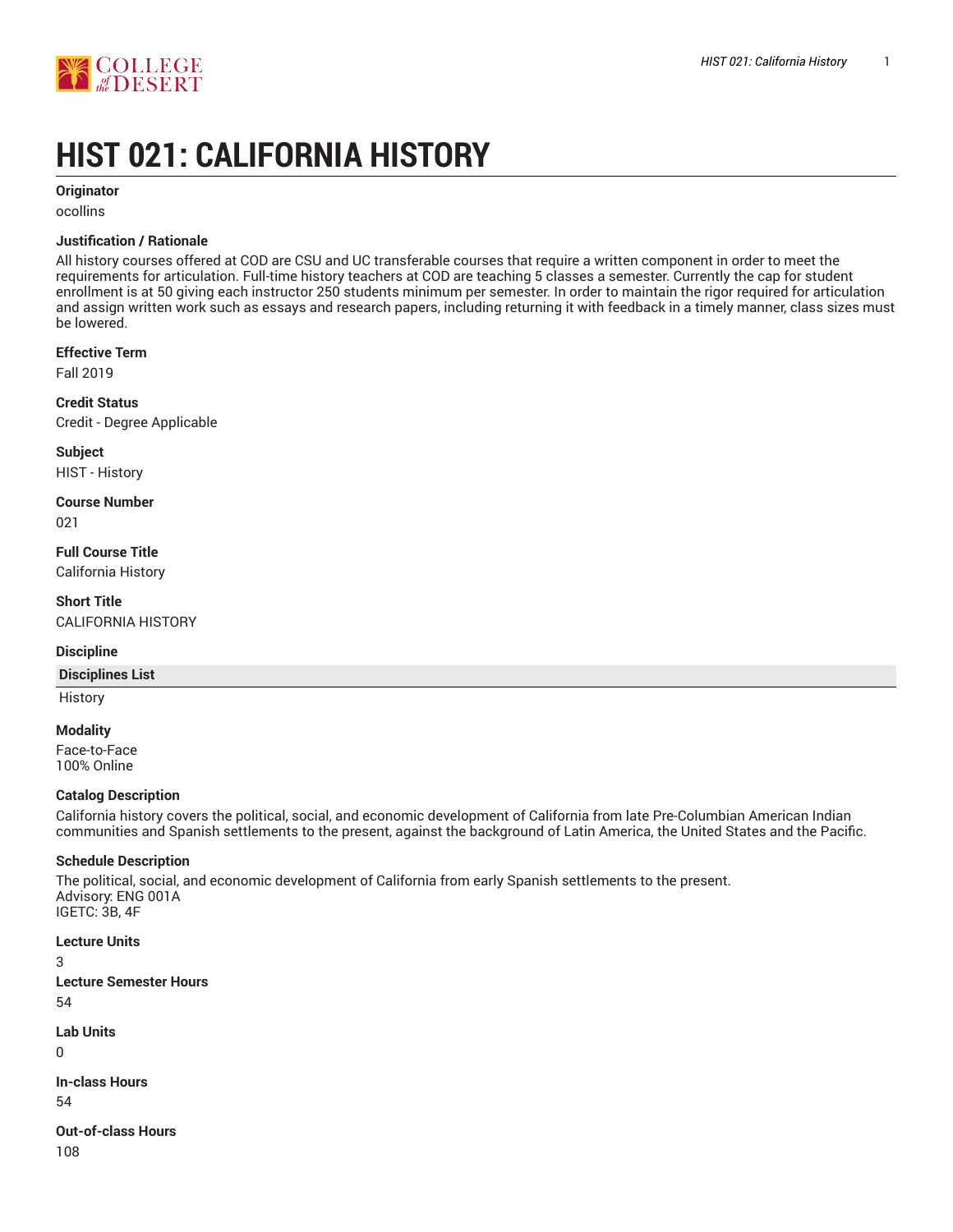

# **Total Course Units**

3 **Total Semester Hours** 162

**Prerequisite Course(s)** Advisory: ENG 001A

# **Required Text and Other Instructional Materials**

**Resource Type** Book

**Author** Rolle, Andrew and Arthur Verge

**Title** California: A History

**Edition** 7th

**City**

Massachusetts

**Publisher**

John Wiley and Sons, Inc.

**Year** 2008

**College Level** Yes

**Flesch-Kincaid Level** 12.7

**Resource Type** Book (Recommended)

**Author**

Cherney, W.R. Lemke-Santangelo, G.L. Griswold del Castillo, R.G.

**Title**

Competing Visions: A History of California

**Edition**

2nd

**Publisher** Wadsworth: Cengage Learning

**Year** 2014

**Resource Type** Book

**Formatting Style** MLA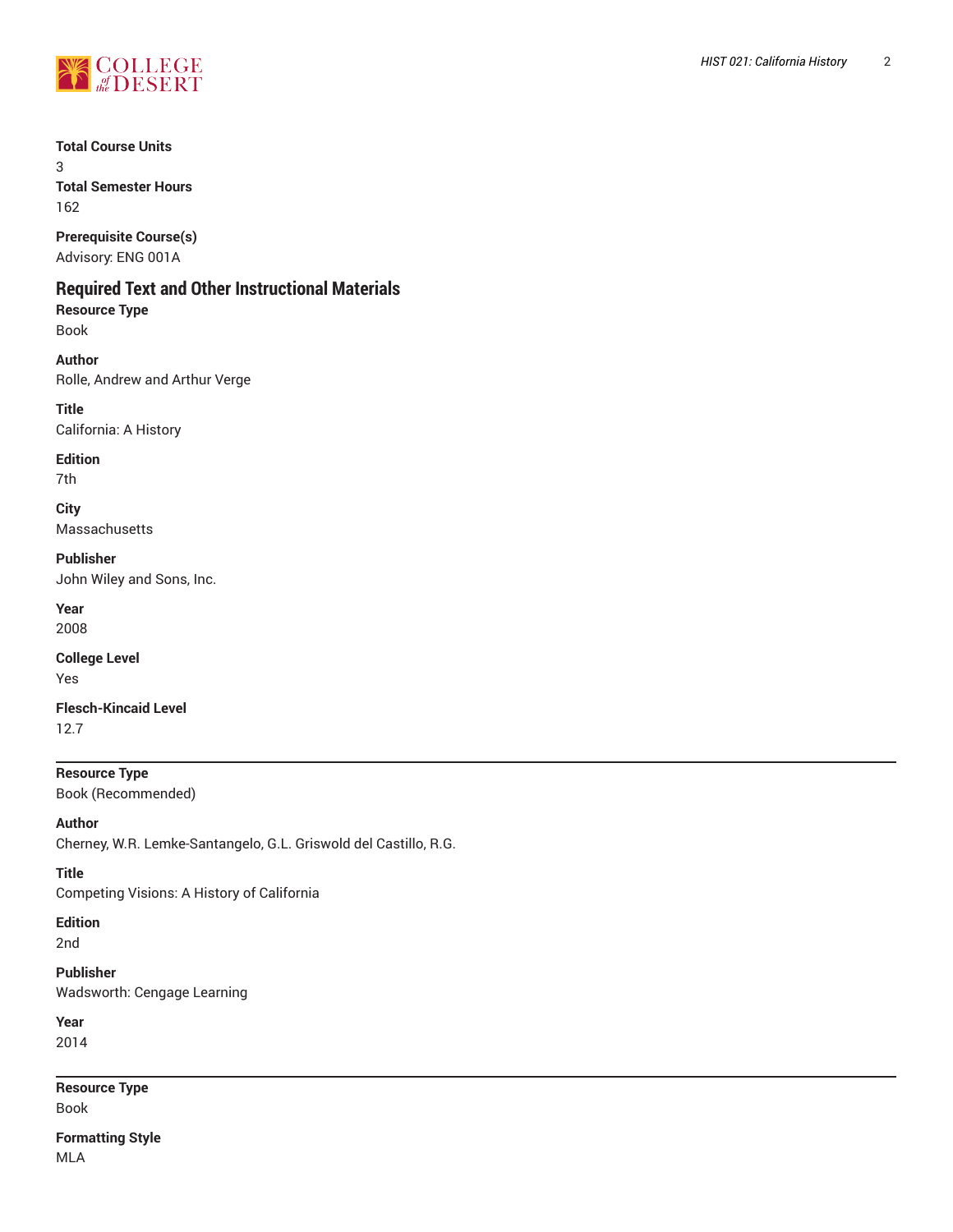

#### **Author**

Rawls, James J and Bean, Walton

**Title** California: An Interpretive History

#### **Edition**

10th

**City** Boston

**Publisher**

McGraw-Hill

**Year** 2011

**College Level** Yes

**ISBN #** 9781133943624

# **Class Size Maximum**

45

**Entrance Skills**

Use theses to organize paragraphs into coherent analyses

# **Prerequisite Course Objectives**

ENG 001A-Develop ideas coherently in writing through the drafting process. ENG 001A-Write thesis statements, topic sentences, and ideas in an organized way in multi-page essays.

# **Entrance Skills**

Demonstrate the ability to think critically and express ideas using various patterns of development

## **Prerequisite Course Objectives**

ENG 001A-Incorporate complex sentence-structure and variety of word choice. ENG 001A-Recognize and integrate creative elements of style (metaphor, analogy, voice, tone).

#### **Entrance Skills**

Recognize features of style such as purpose, audience and tone integrate these elements into academic and professional writing.

## **Prerequisite Course Objectives**

ENG 001A-Find, read, analyze, evaluate, interpret, and synthesize outside sources, including online information. ENG 001A-Read, analyze, and interpret varied texts (i.e. literature, digital forms, visual). ENG 001A-Understand how readers' experiences influence the reading of texts.

#### **Entrance Skills**

Demonstrate the ability to use research skills including library resources such as books, periodicals, electronic databases and online resources such as the internet

#### **Prerequisite Course Objectives**

ENG 001A-Correctly use MLA or APA documentation as appropriate both within essays and in works cited entries. ENG 001A-Identify and evaluate appropriate source, incorporating them appropriately quotations, summaries, paraphrases and appropriate facts.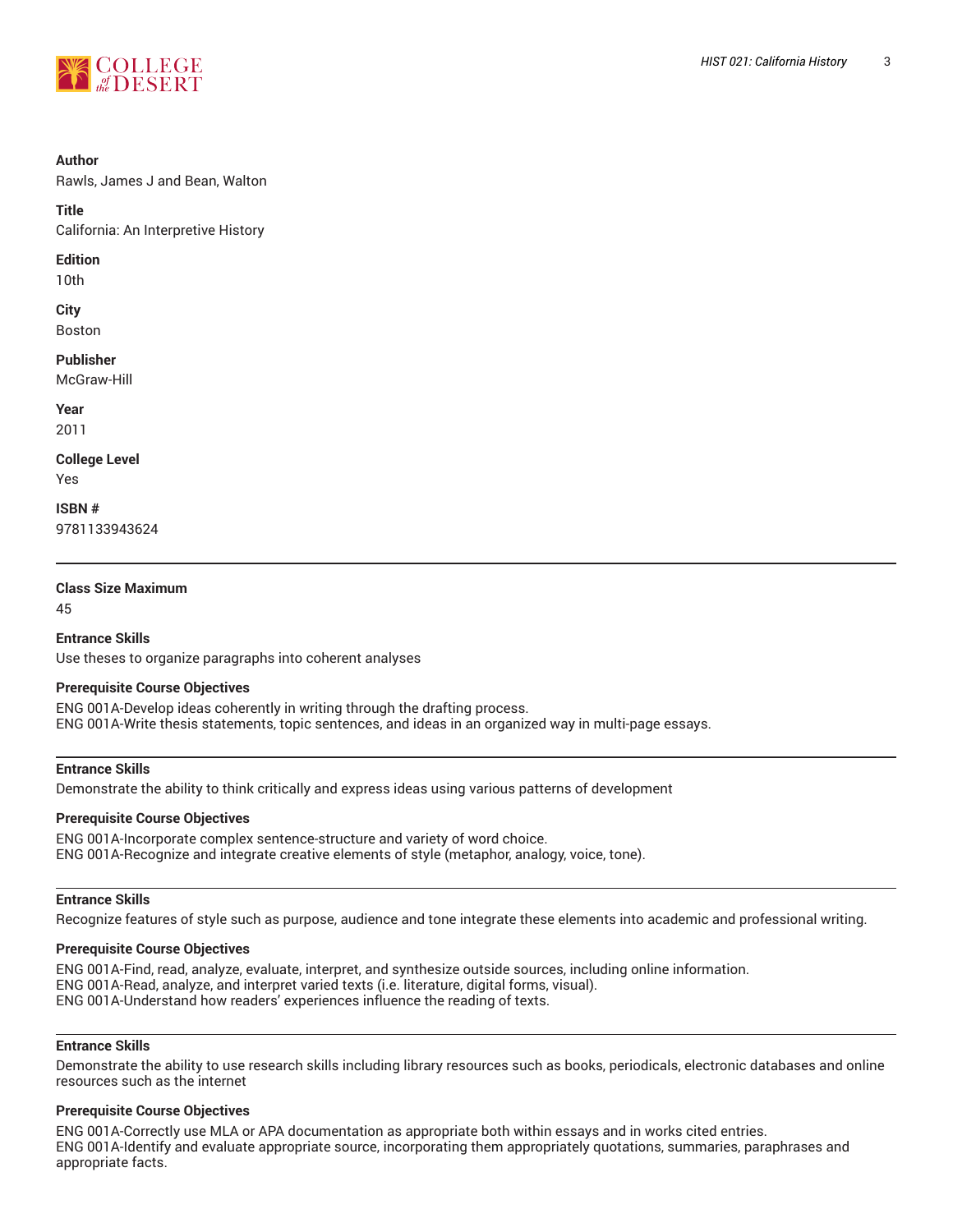

# **Course Content**

- 1. Geography and Native Californians
- 2. European Exploration and Spanish Settlement: Missions, Presidios & Pueblos
- 3. Mexican California: Rancho Economy, Traders, Trappers and Homeseekers
- 4. Infiltration, Revolt and American Conquest
- 5. Gold Rush Era
- 6. Statehood and Social Ferment
- 7. California and the Civil War
- 8. Ships and Railroads
- 9. Agricultural and Urban Growth
- 10. California in the Progressive Era
- 11. Boom of the 1920s & Great Depression
- 12. California in World War II; Setbacks and Gains
- 13. Post-War California
- 14. The Beleaguered Sixties
- 15. Environmental Realities of the 1970s and Beyond
- 16. California Today

### **Course Objectives**

|             | <b>Objectives</b>                                                                                                         |
|-------------|---------------------------------------------------------------------------------------------------------------------------|
| Objective 1 | Identify and describe the major geographical features of California and how they impacted the State's development.        |
| Objective 2 | Evaluate the role and contributions of minorities and women to California history.                                        |
| Objective 3 | Evaluate the social and cultural impacts of both the Spanish and Mexican periods in the creation of modern<br>California. |
| Objective 4 | Identify and assess the contributions of major historical figures to California history.                                  |

#### **Student Learning Outcomes**

|           | Upon satisfactory completion of this course, students will be able to:                                                            |
|-----------|-----------------------------------------------------------------------------------------------------------------------------------|
| Outcome 1 | Identify and describe key individuals and the major social, economic and political changes in California history.                 |
| Outcome 2 | Compare and contrast the major periods in California history and their significance to the political development of the<br>State. |
| Outcome 3 | Describe the significant social, economic, and cultural developments in California history.                                       |

## **Methods of Instruction**

| <b>Method</b>                | Please provide a description or examples of how each instructional<br>method will be used in this course.                                                                                    |  |  |
|------------------------------|----------------------------------------------------------------------------------------------------------------------------------------------------------------------------------------------|--|--|
| Lecture                      | Instructor presents content through an oral description of important<br>events and people in California history, use of visual, auditory and video<br>ancillaries such as PPTs is encouraged |  |  |
| Technology-based instruction | Use of LMS to assign homework and provide students with digital<br>resources                                                                                                                 |  |  |
| Discussion                   | Students will engage in class discussion at the direction of the instructor<br>with written and video prompts                                                                                |  |  |
| <b>Methods of Evaluation</b> |                                                                                                                                                                                              |  |  |
| <b>Method</b>                | Please provide a description or examples of how<br><b>Type of Assignment</b><br>each evaluation method will be used in this course.                                                          |  |  |

| College level or pre-collegiate essays | students may be assigned essay topics for weekly<br>homework and as part of an in-class exam which<br>would require review of class material and/or | In and Out of Class |
|----------------------------------------|-----------------------------------------------------------------------------------------------------------------------------------------------------|---------------------|
|                                        | outside research                                                                                                                                    |                     |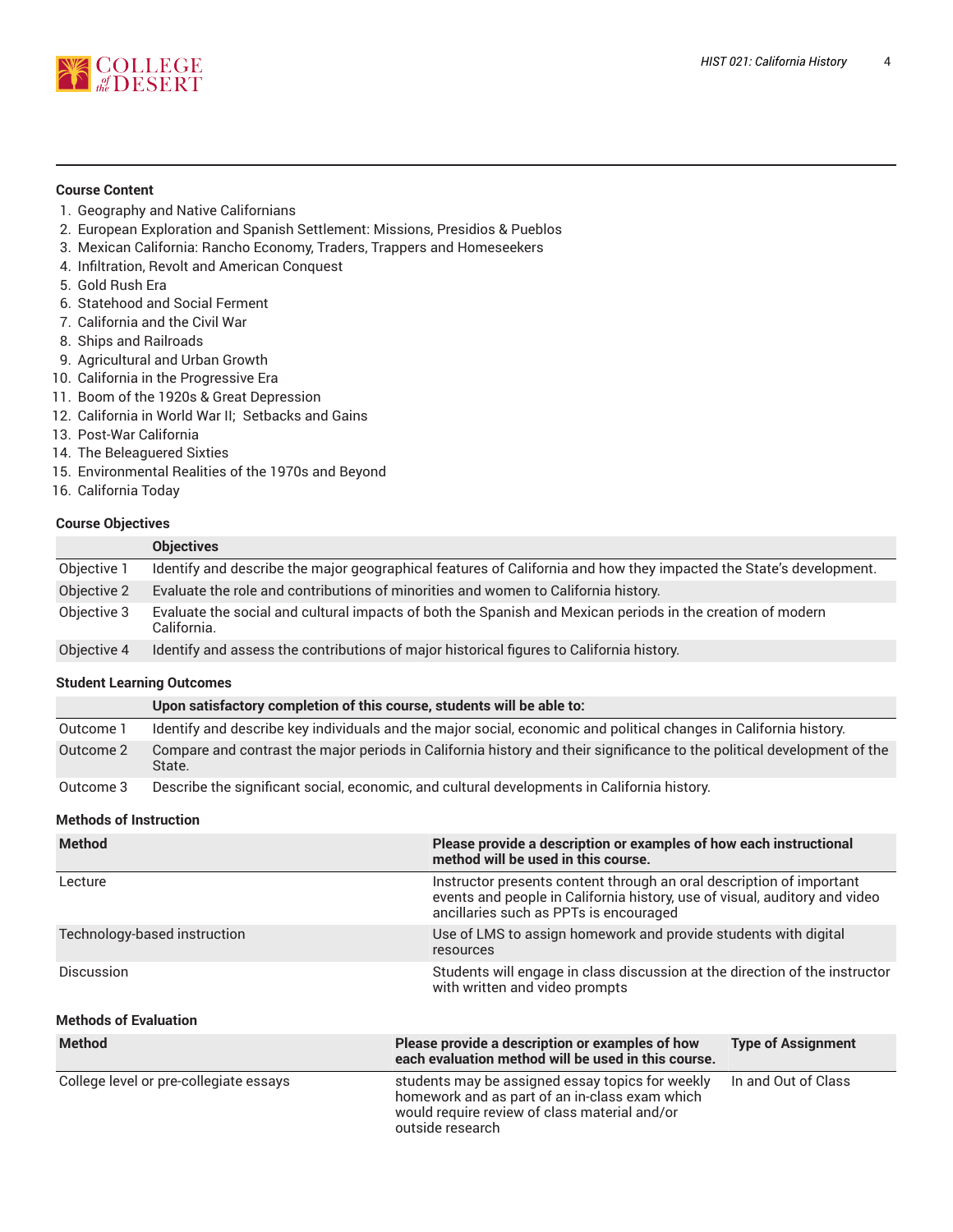

| Student participation/contribution               | students may engage in class discussion, group<br>work and individual in-class response to instructor<br>prompt                            | In Class Only       |
|--------------------------------------------------|--------------------------------------------------------------------------------------------------------------------------------------------|---------------------|
| Tests/Quizzes/Examinations                       | multiple choice exam may be given in-class and out In and Out of Class<br>of class on the LMS                                              |                     |
| Term or research papers                          | research papers may be assigned based on topics<br>in California history- all papers require outside<br>research and preparation           | In and Out of Class |
| Presentations/student demonstration observations | students may be assigned a presentation on a<br>topic in California history- all presentations require<br>outside research and preparation | In and Out of Class |

#### **Assignments**

#### **Other In-class Assignments**

- 1. Reading and discussion of class handouts.
- 2. Attendance at lectures by instructor and occasional guest speakers, including the taking of detailed notes thereon.
- 3. Viewing of films and powerpoint slide programs, including taking notes thereon.
- 4. Examinations of various types, such as essay and multiple choice.

#### **Other Out-of-class Assignments**

- 1. Readings in the textbook and in recommended supplementary literature, and discussion thereof.
- 2. Writing a critical book review essay of a historical novel about California history.
- 3. Completion of written homework assignments.

#### **Grade Methods**

Letter Grade Only

# **Distance Education Checklist**

# **Instructional Materials and Resources**

# **Effective Student/Faculty Contact**

#### Which of the following methods of regular, timely, and effective student/faculty contact will be used in this course?

#### **Within Course Management System:**

Timely feedback and return of student work as specified in the syllabus Discussion forums with substantive instructor participation Chat room/instant messaging Regular virtual office hours Online quizzes and examinations Weekly announcements

#### **External to Course Management System:**

Posted audio/video (including YouTube, 3cmediasolutions, etc.) Telephone contact/voicemail

# **Online Course Enrollment**

**Maximum enrollment for online sections of this course** 45

# **Other Information**

### **Comparable Transfer Course Information**

**University System CSU Campus** CSU San Bernardino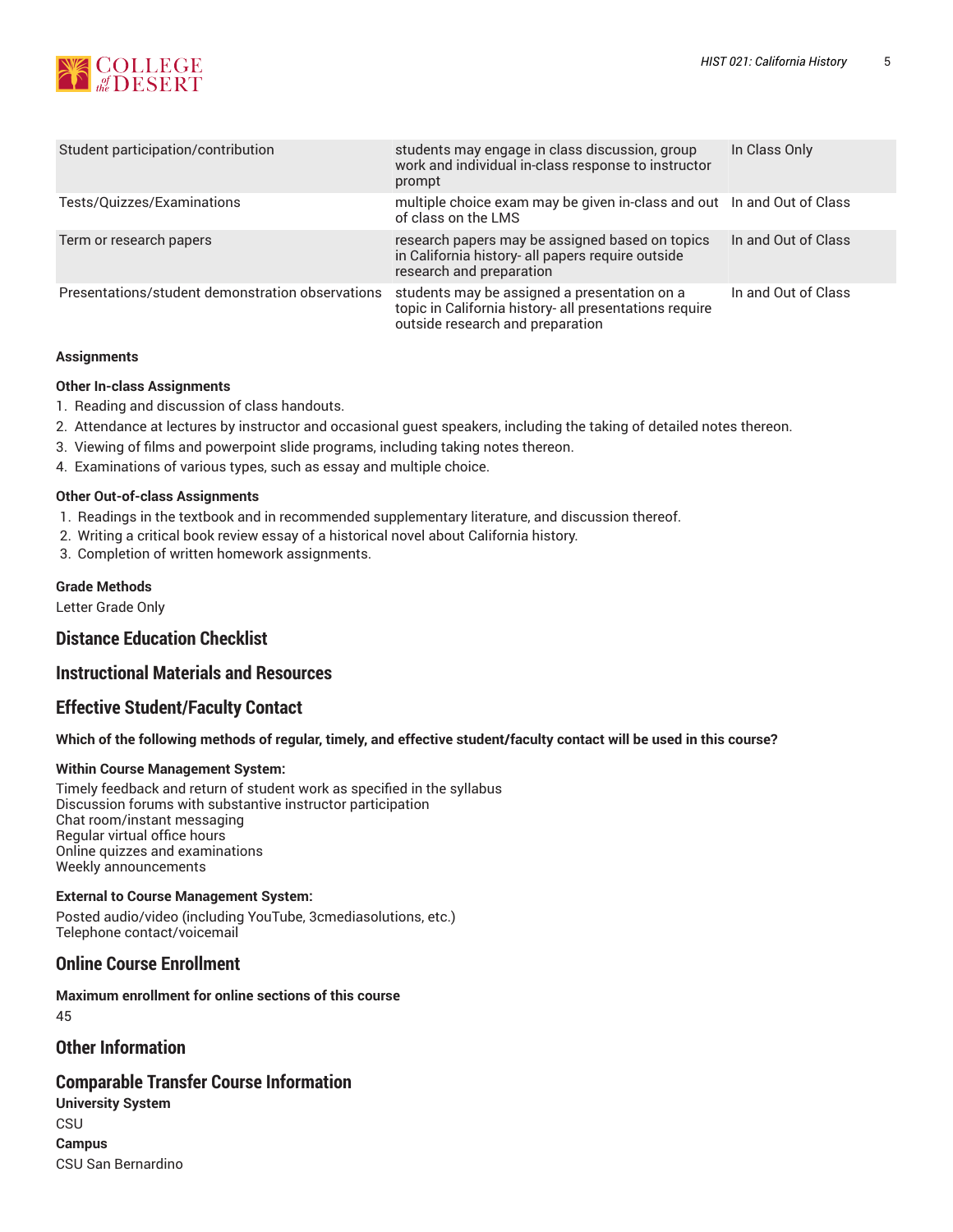

# **University System**

## UC **Campus**

UC San Diego

# **University** System

UC

## **Campus**

UC Los Angeles

# **University Syste m**

UC **Campus** UC River sid e

# **University System**

CSU

**Campus** CSU Fullerton

# **COD GE**

C2 - Social and Behavioral Science C3 - Arts, Humanities, and Culture , ,

# **CSU GE**

C2 - Humanities D6 - History

# **IGETC GE**

3B - Humanities 4F - History

# **MIS Course Data**

**CIP Code** 54.0101 - History, General.

**TOP Code** 220500 - History

**SAM Code** E - Non-Occupational

**Basic Skills Status** Not Basic Skills

**Prior College Level** Not applicable

**Cooperative W o r k E x p e r i e n c e** Not a Coop Course

**Course Classification Status** Credit Course